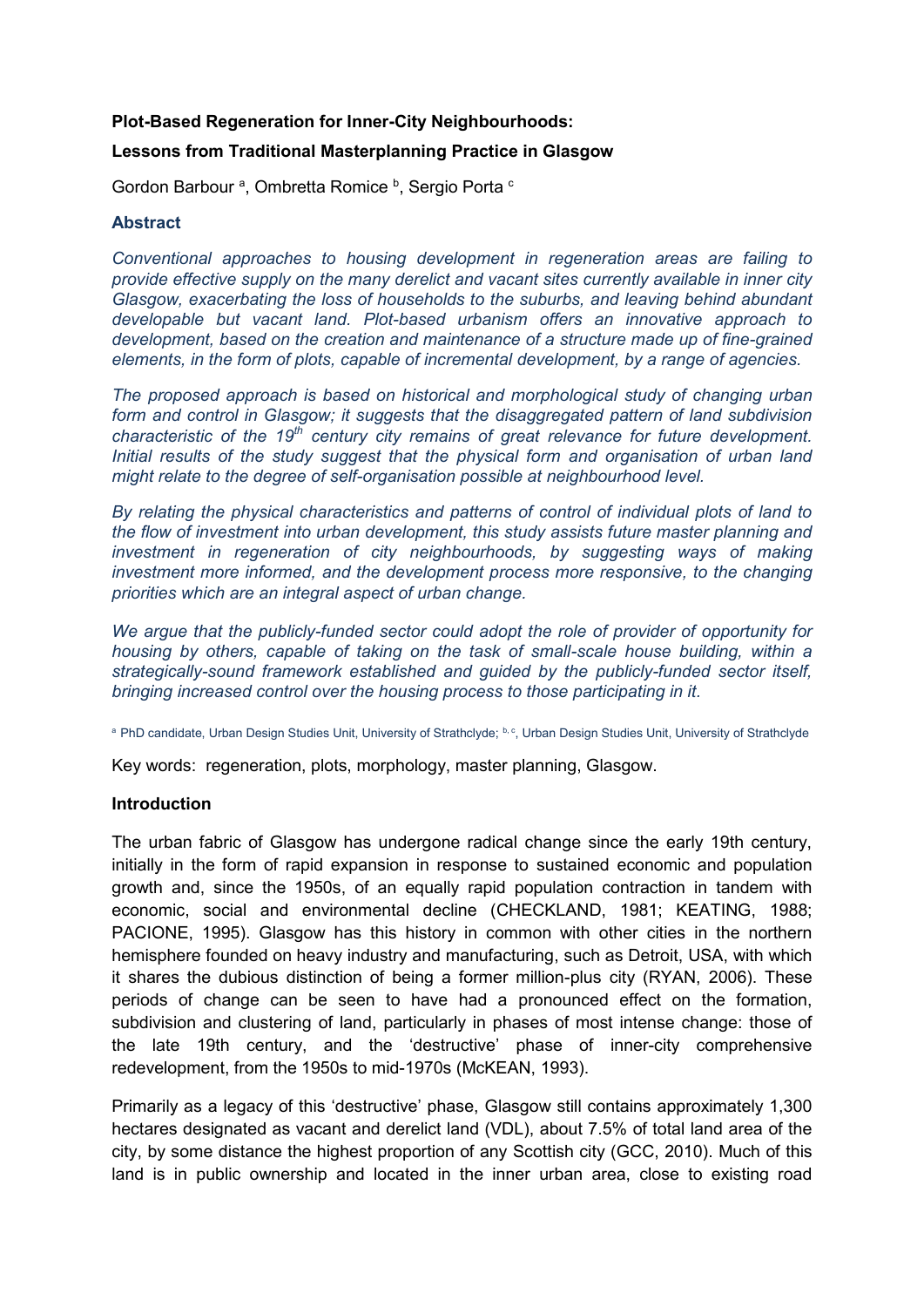networks, services and centres of employment. It is recognised in Government strategy that the reuse of vacant and derelict land could have a direct bearing on the city's potential for both sustainable development, and environmental improvement (SCOTTISH GOVERNMENT, 2013).

There has long been a tendency for middle-income households to be displaced outside the city to the urban fringe (PACIONE, 1991), (GIBB, K et al, 2000), typically to green-field commuter suburbs dominated by car-based speculative development (GCVSPDA, 2012), and partly as a result of decades in which the City Council insisted on retaining virtually all inner-city sites cleared through redevelopment for subsidised housing (CHECKLAND, 1981). This displacement of population to the suburbs has been described as an inevitable effect of the 'centrifugal pressures of private capital' (PACIONE, 1991), to which regeneration can be considered a counter-strategy.

The undeveloped stock of land in the city must be viewed in a growth context, with a population expected to increase after decades of decline by around 90,000 over the next 25 years, or 3-4,000 per year; at the same time, there is a measured shortfall in delivery of new housing against the planned requirement, of over 11,000 in the period 2008-2015 alone (GCC, 2015b). Annual completions of housing for sale fell from a peak of 2,542 in 2003-4 to 955 in 2011-12 (GCC, 2013), and have since remained at these levels.

We suggest here that these three factors- vacant land, middle-income household migration, and shortfall in new private housing- together provide a sufficiently problematic set of circumstances to demand a fresh approach to physical regeneration, an approach based on the study of historical cycles of change in urban form. This work is part of a broader task to establish a normative approach to master planning based on a systematic understanding of city form currently being pursued by the Urban Design Studies Unit (UDSU) in the University of Strathclyde. The study focuses on the delivery of this normative approach, using the exemplary tale of the Gallowgate neighbourhood; but this is only one example of many we are currently examining. The paper will briefly illustrate the case, before going on to draw more widely applicable conclusions from the historical study.

Urban form is linked to the nature of the investment activity which produces it; this form is evident in scale, location, density and urban character depending on the nature of the capital that is harnessed to its production, management and maintenance. It is possible therefore, through the study of changes in urban form at the level of land subdivisions, to observe cycles in the relationship between form and the investment which generated it. Regeneration sets out to enable a city or neighbourhood to attain a self-perpetuating state of complexity and diversity, beyond the capacity of market forces (SCOTTISH GOVERNMENT, 2011). Clues about the nature of previous investment cycles can be taken from this study of a typical regeneration area in Glasgow, in which a clear cycle of historic change is apparent in the process of plot formation.

By understanding these cycles it is possible to suggest the form that investment should take in future to better support regeneration activity, as it has been defined above. The process of land subdivision that might be adopted is particularly important for a more effective investment strategy that could actually increase development activity and bring wider public access to the control of individual plots of land. This idea of broadly spread control, as it relates to physical change brought about by a range of means and by various agencies over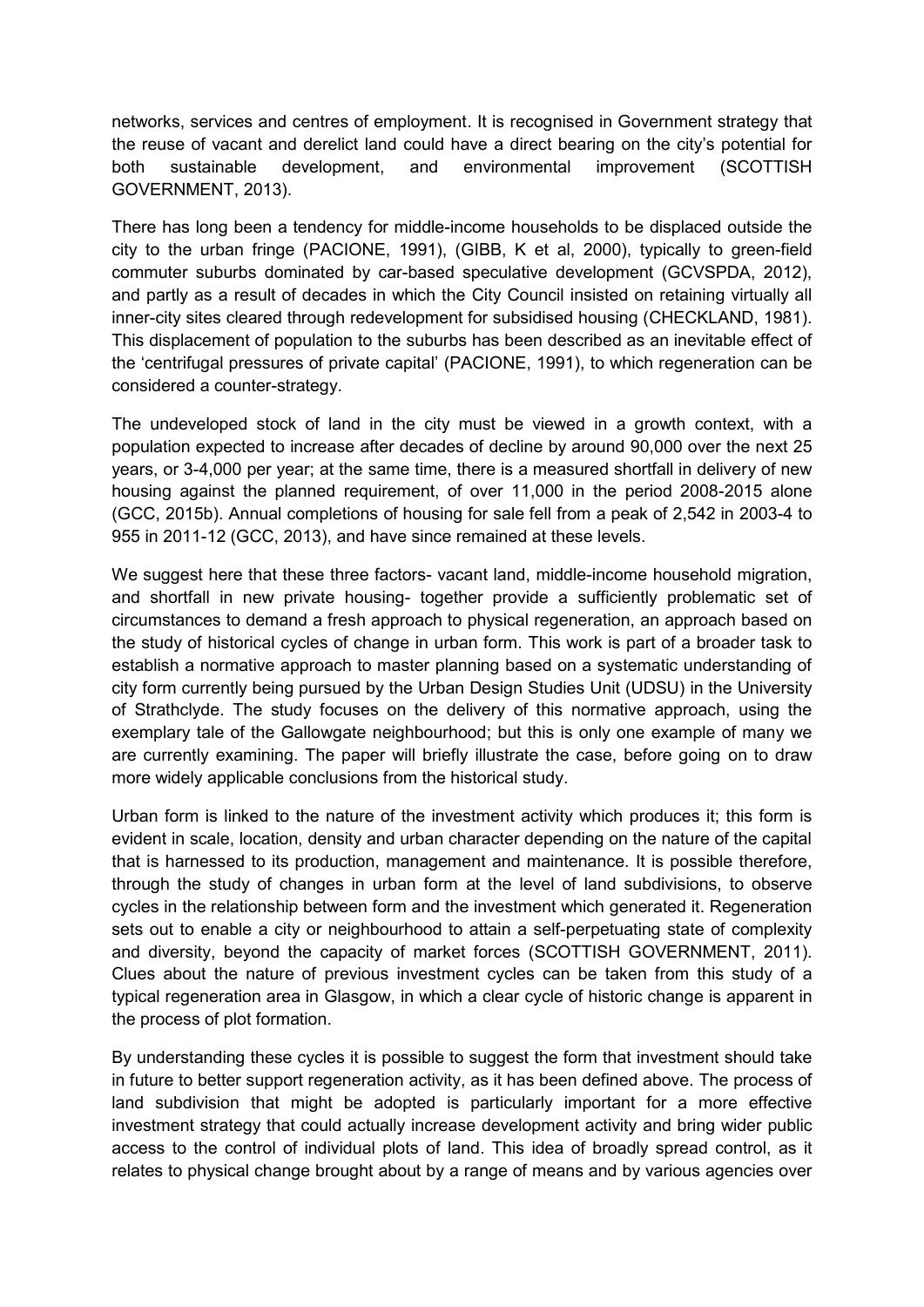the course of time, has been considered a significant factor in successful built form (HABRAKEN, 2000), (AKBAR, 1988), making the housing development process more responsive to changing priorities and demands than other, less differentiated provision.

# **Approach to analysis**

The principles of analysis based on the plot- this being defined succinctly as 'the smallest expression of undivided ownership, and *therefore decision-making*, within the townscape' (TARBATT, 2012) - are well-established in the field of urban morphology (CONZEN, MRG, 1960; SAMUELS, 1990; PORTA and ROMICE, 2014). To study the changes in the formation of plots over time, we identified key determinants of plot character measurable on plan, and applied these determinants to large-scale map records of the Gallowgate, an inner-city neighbourhood in Glasgow, at points from the mid-19<sup>th</sup> Century to the present. This area was selected for its status as a current regeneration priority area, and because its history of physical change is typical for the inner city.

One of the key characteristics of the urban fabric is the relationship between the plot (as defined above) and the street edge to which it belongs; hence the street edge can be viewed as an assembly of plots, rather than the plot being derived from the subdivision of a larger block (PORTA, et al, 2011). The study allowed us to uncover the relative, or potential, autonomy of the individual plot with its potential to respond flexibly to changing demands and needs, independent of the larger urban organisation (PORTA and ROMICE, 2014). <sup>1</sup>

Thus, we recorded how plot size changed over time, and how in a related way larger, but directly connected, urban elements also changed, that is: street edges, and blocks formed from these street edges. The five periods selected for study correspond broadly to recognised British morphological or plan-periods, in which significant formative processes lead to urban form of a particular character (CONZEN, MRG, 1960):

- i. Mid-Victorian (1851-75)
- ii. Late Victorian (1875-97)
- iii. Edwardian (1897-1914)
- iv. Inter-war (1918-1939)
- v. Post-war (1945- )

Whilst urban morphology is not yet recognised as having normative implications, to us, its capacity to express temporal clustering or grouping of plots is revealing, and can be used to move from a process of analysis, to one of prescription, in enshrining specific physical characteristics of plots considered important for the promotion of particular modes of development, through the formulation of 'form-based codes' governing the design parameters of that development.

The analysis is set out in the following figures:

- Plot boundary plans (Fig 1-5)
- Number of plots  $(Fia 6)$
- Plot size distribution (Fig 7)
- Proportion of area defined in plots (Fig 8)
- Change in plot size distribution (Fig 9)
- Length of plot street frontage (Fig 10)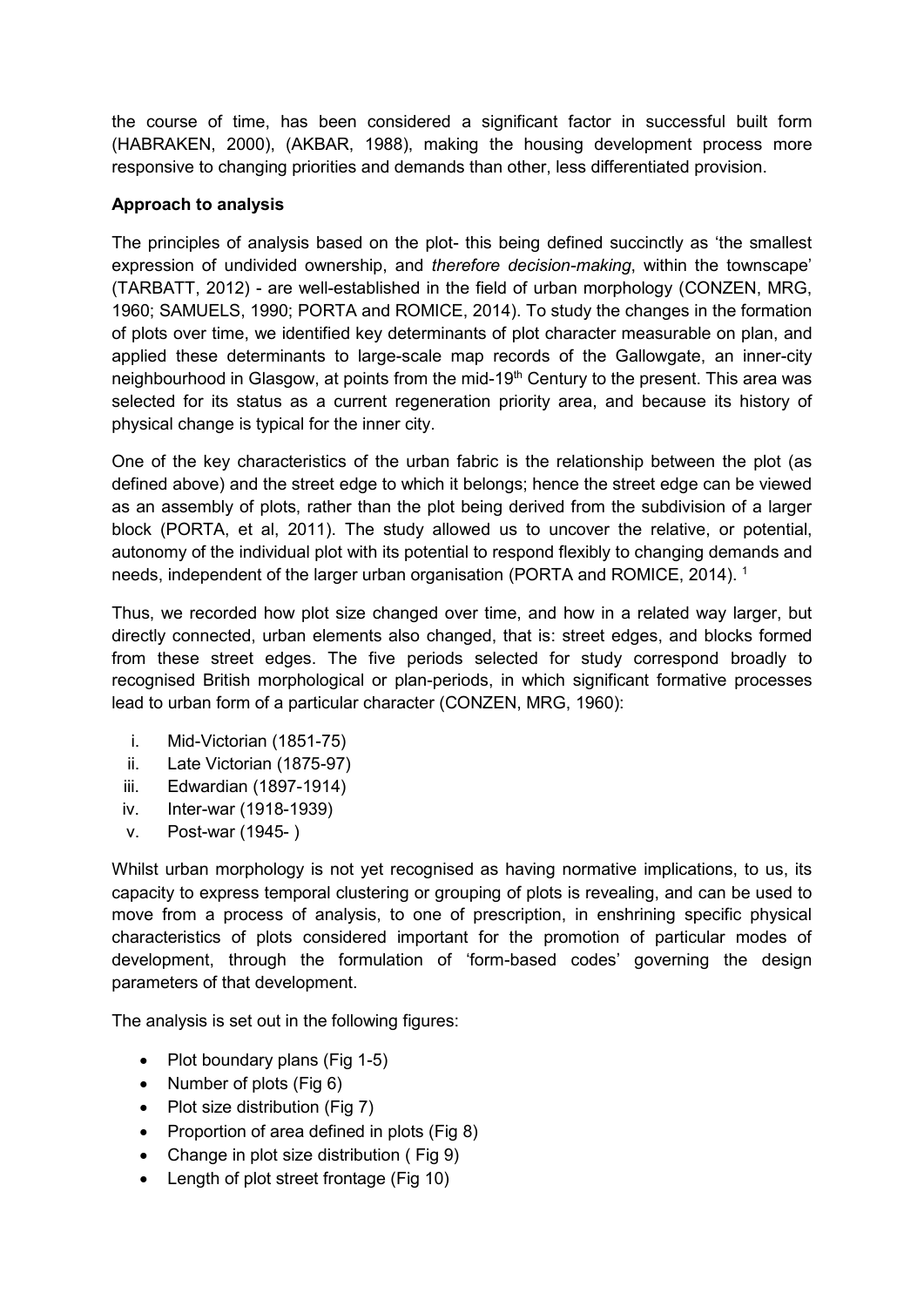Plot boundaries were as closely defined as the detail of map sources allowed, and were categorised by area. Individual plots could be occupied, over the selected period, completely by buildings, partially by buildings, or vacant. All may be regarded as plots, provided they display the basic characteristics of 'regular' plots in being a defined piece of land that: a) has been developed; b) faces a street; and c) has access from the street on a primary edge.<sup>2</sup> This is a useful definition in its clear relation of plot to street, both as a reminder of the overall urban structure within which the plot exists, and in highlighting the presence of an independent means of access as an essential property, from which the potential for independent control and development of the individual plot is derived.

The 1860 plan (Fig. 1) shows the area in the process of urbanisation, with main streets already laid out, but some large plots occupied at low density by single villas, or unoccupied. By 1895 (Fig. 2) urbanisation has progressed and the process of subdivision has extended over much of the area, increasing the number of defined plots, the majority of which are used for blocks of tenement housing. Plot definition is advanced, and new streets are formed, accompanying the process of regular plot formation. By 1933 (Fig. 3) the number of plots is seen to have peaked, and some evidence of consolidation is evident where larger plots are formed through a process of amalgamation to accommodate public buildings, cinemas and factories within the existing urban fabric and street structure.

The 1980 map (Fig. 4) post-dates the comprehensive redevelopment of the area, running from about 1960 to 1980, and represents a phase of 'metamorphosis', in which the urban structure is completely revolutionised (CONZEN, MRG, 2004). This reflects the adoption by the municipal authority from the late 1950s, of a comprehensive development strategy of inner-city renewal, in which the public acquisition of land and buildings was a prelude to widespread demolition and reconstruction following modernist planning principles.<sup>3</sup>

Two features of this latter stage of the urban process are particularly striking: (i) the urban structure has fundamentally changed, so that the main street geometry internal to the area has altered from established north-south orientation (with a single exception) to east-west; and (ii) the proportion of land that is left over, that is, undefined in plots, has risen considerably. The relationship of plots to streets has become far more difficult, notably in the northwest corner of the area now occupied by housing. While the majority of plots can still be said to be 'regular' (they are clearly defined, and directly entered from a street), new plots apparent in the diagram have rather more ambiguous relationships to streets.

The later period is marked by successive phases of redevelopment, the most recent of which being an attempt to move back to a structure in which the plot-street relationship is strengthened and clarified after the chaotic interventions of comprehensive development. In the 2014 map, (fig 5) the essential structure established in 1980 is maintained, the notable changes being the clearance of clusters of plots in the north and south of the area, with their partial replacement in a rather more regular pattern on a new street running east-west.

## **Analysis and interpretation**

Having delineated the individual plot boundaries through the series of five maps, and captured these as individual shape files on a Geographic Information System (GIS), the data was then interrogated to capture the points in the figures listed above.

Number of plots 1860-present (Fig.6):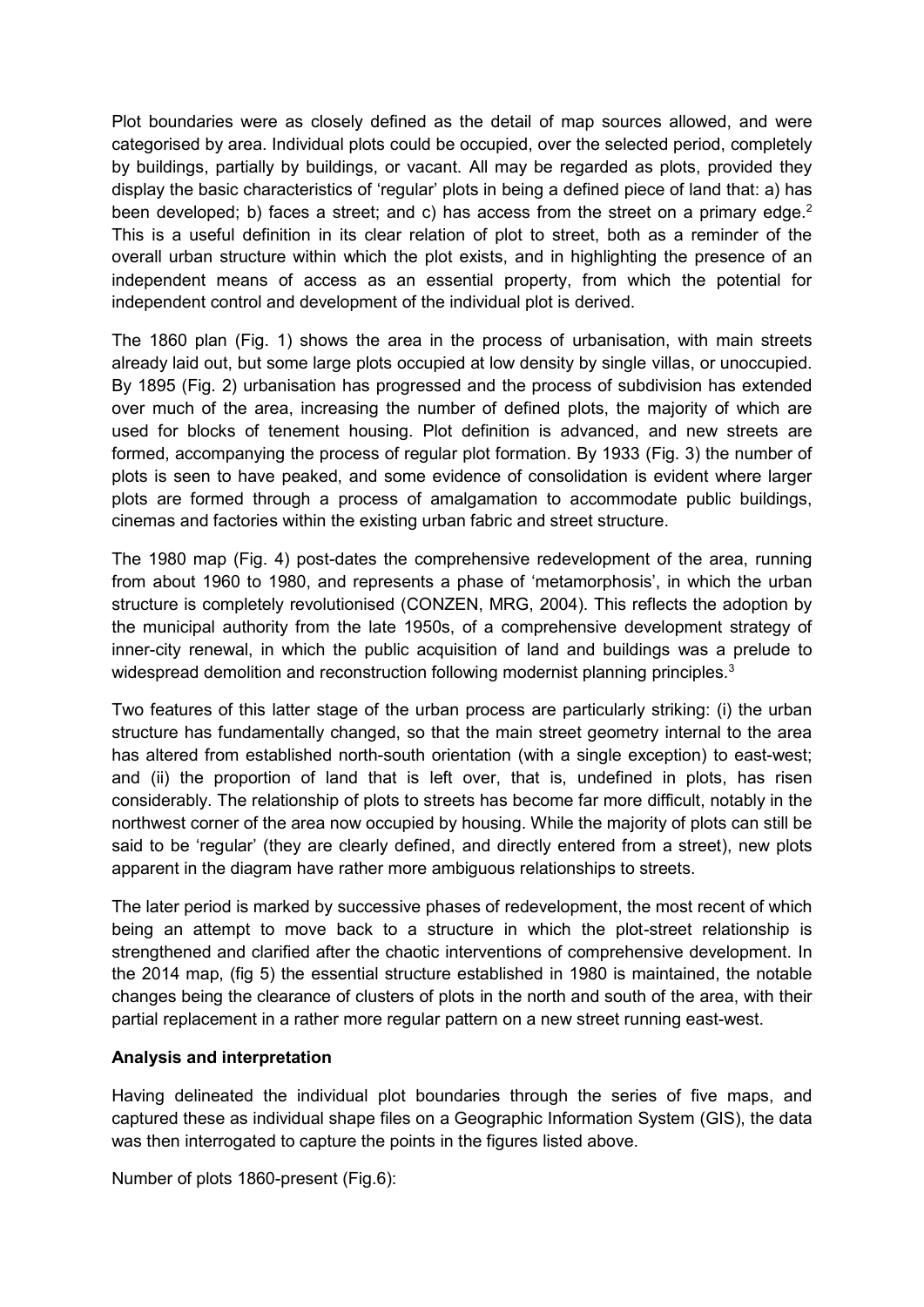The simplest linear analysis of change in plot numbers is clear. From 1860, the number of delineated plots increases significantly to 1895, where it reaches a peak before declining slightly to 1933, mainly as a result of the amalgamation or accretion of existing plots to accommodate larger building types, an aspect of cyclical renewal of built form through the process of plot repletion. Land development was at this point carried out by small investors, usually following guidelines set down by the landowner and endorsed by the municipal authority. Plot numbers are then seen to decline steeply in the period between 1933 and 1980, when the physical structure also changed dramatically following the specific policies of comprehensive development in that period. There is both a reduction in overall number of plots, and in the area defined in regular plots (Fig. 8).

Plot size distribution (Fig.7)

Figure 7 shows the distribution of a range of plot sizes, ranging from the very small of <50m2 to the very large, >1,000m2. While the period up to 1933 has a relatively consistent distribution, but for a discernible shift downwards in the size range from 1860 onwards, the really striking element is the narrowing of the range of plot sizes post-redevelopment, in 1980 and 2014; now virtually no plots fall into the small (<100m2) or large (>500m2) categories. There has been a tightening of plot size distribution, corresponding to the provision of much more uniform built form through the process of redevelopment, with a simplification of the urban structure and reduction in its resilience.

Proportion of area defined in plots (Fig.8)

Returning to the reduction in crude number of plots, Figure 8 shows the effect of redevelopment on the proportion of total area actually defined within plot boundaries, which is seen to fall remarkably, from 70% and above in the period 1860-1933 to around 30% in the years after 1933. Whilst some of this change might be accounted for in the difficulty of plot definition around non-conventional built forms (such as multi-storey blocks), which may tend to under-record the area included in plots, and while some open space may have been allocated for amenity use, it remains clear that undesignated area has risen dramatically.

Change in plot size distribution (Fig.9)

The movement in plot size distribution over time is indicated for each of the four intervals, in which degree of change is indicated by line gradient. Periods of greatest change occur between 1860 and 1895 (accounted for by the process of subdivision of large plots), and between 1933 and 1980 (illustrating the levelling process in the range of plot sizes after redevelopment). The latter change takes place in parallel with the major reduction in total plot numbers shown in Figure 6.

Length of plot street frontage (Fig. 10)

Measurement of plot street frontage indicates change in the pattern of 'regular' plots, these being plots with access to the street on a primary edge, therefore contributing to the function of the street network of the neighbourhood. Gradual increase between 1860 and the 1930s plan is evidently the result of the formation of plots on streets; this formation has been inhibited in the Gallowgate by the construction of a railway cutting on the northern boundary, preventing significant extension of north-south streets after 1860. After the 1930s the street frontage length declines, as much of the new municipal housing has been designed without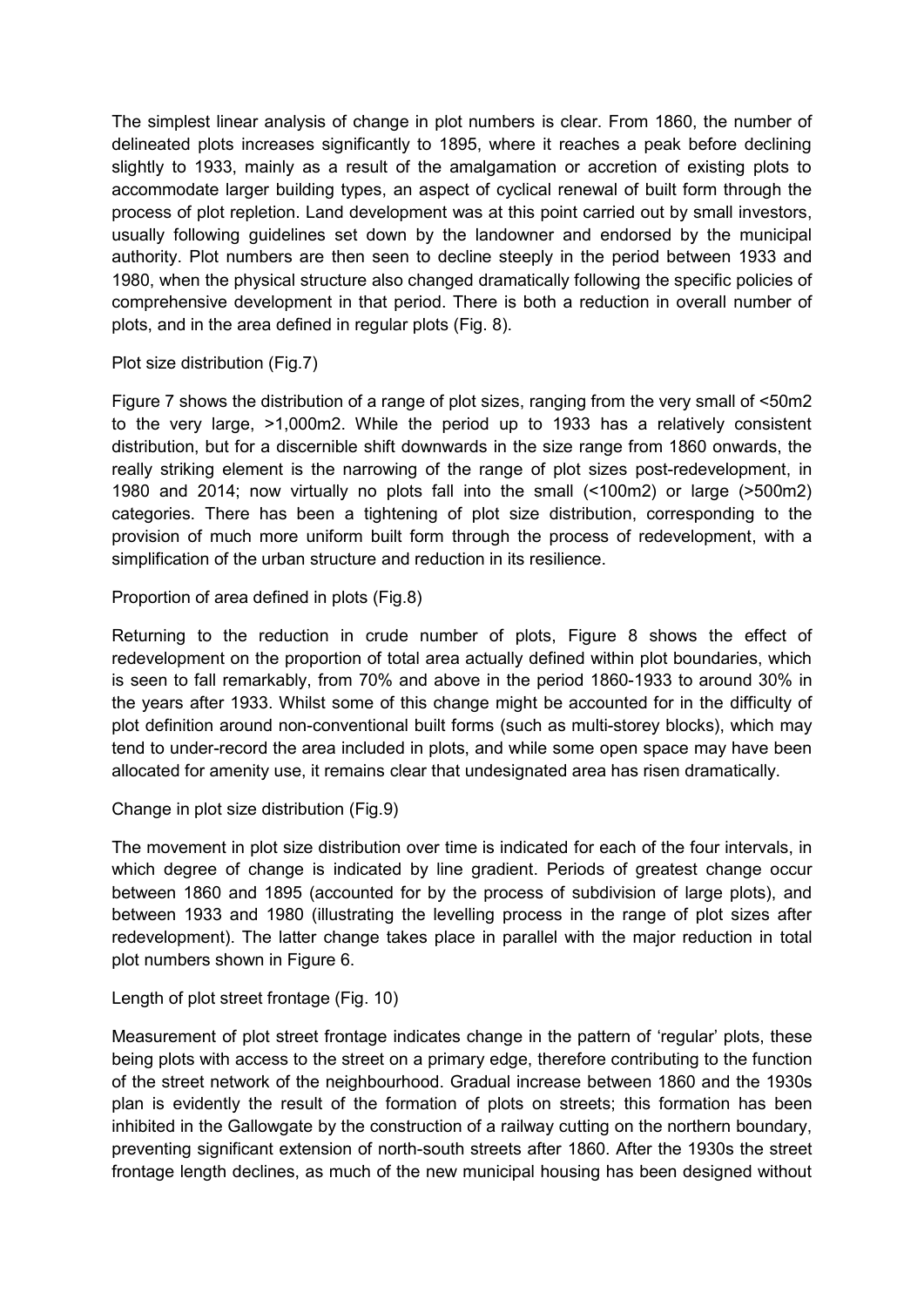a recognisable plot-street interface; the new housing, in other words, does not contribute in a functional sense to the street. By 2010 this housing has been demolished, and development has once again been formed on plots facing new streets, indicated by a modest increase in the measured plot street frontage.

## **Summary of findings**

The results of the analysis of plot development and change over the period 1860-2014 in this series of graphs consistently describe two distinct periods of development: the period from 1860 to 1933, in which significant change in the composition of the Gallowgate took place through subdivision and repletion, and to some extent in later years, amalgamation of plots, developing, strengthening and clarifying the urban structure; and the period after 1933 in which radical change, or 'metamorphosis' was apparent which comprehensively redefined the plot definitions of the area, along with its buildings. In this latter stage a number of processes are seen to act, if not together, then certainly at the same time. The number of plots reduces, mainly as a result of an increase in undefined land; the relationship of plots to streets becomes more difficult and indirect in respect of entrances and fronts on to streets; and the diversity of plot sizes diminishes.

These findings, corroborated by further similar case studies in Glasgow not presented here, provide the basis for observations which, we argue, can assist in the regeneration process in inner-urban areas which, like the Gallowgate, are subjected to redevelopment blight.

An obvious consequence of comprehensive development is the wholesale removal of existing buildings; what this study has shown is that the removal of existing urban structure and plot definition is just as important, since these two elements have been seen through this study to be capable, over time, of embracing change and modulating the new with the existing, without a loss of overall coherence, diversity and, ultimately, resilience. The historical, cultural and economic background to Glasgow's development confirms that its evolution from mid-19<sup>th</sup> to mid-20<sup>th</sup> century frequently happened in a rather spontaneous and intermittent manner depending on the availability of capital, within an interconnected urban layout, well integrated into the wider urban context. From the mid-20<sup>th</sup> century, the Gallowgate was redeveloped on radical spatial principles, disconnected externally, and made to be reliant on fewer, less complex internal streets.

New plots and streets were comprehensively imposed on the existing layout, suggesting the co-ordinated and systematic intervention of a single authority. These are the circumstances known to have existed during the period of comprehensive development in Glasgow, guided by central planning by a municipal authority with wide powers to acquire and redevelop land. The built form apart, what remains as a legacy of that process is a set of land subdivisions that, in themselves, do not contain the structural complexity capable of supporting future redevelopment other than the type initially created and equally destined to failure; it is then a self- perpetuating form. In order to change, renewed master planning seems to be inevitable, and such plans have indeed been commissioned in recent years by the public agencies leading the current regeneration of the area.

## **Implications for master planning**

Our historical analysis, combined with complementary work by UDSU on master planning and urban morphology, suggests that a historical perspective on the role of urban structure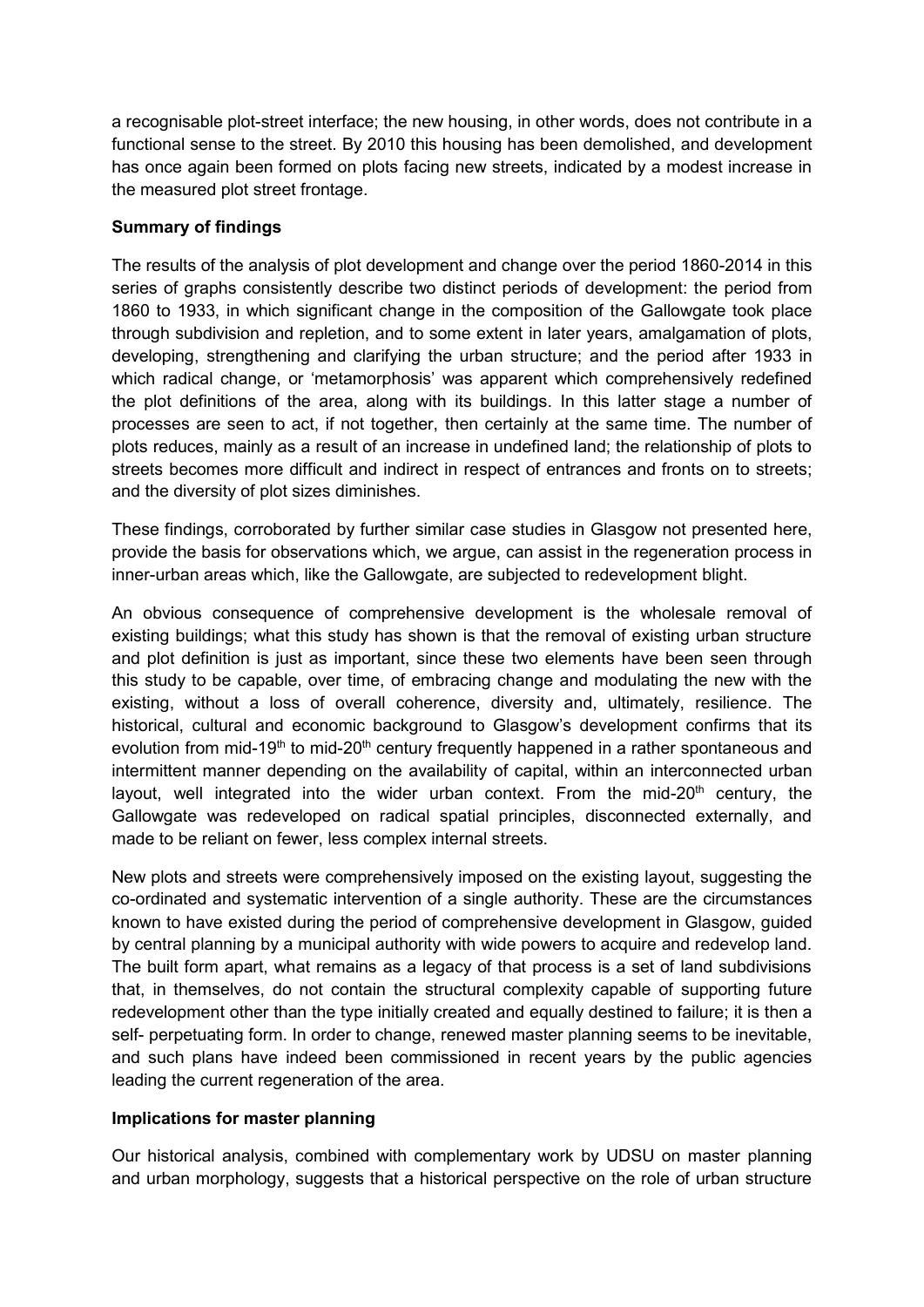at the level of the plot can help to re-establish sound approaches to dealing with the physical regeneration of inner-city sites in future, opening these up for development in new ways.

If we consider the urban structure to be made up of relatively independent elements- the streets, plot boundaries and buildings occupying individual plots- the potential durability of this basic structure appears to provide the desired conditions for diversity of use and of occupant control, even when individual parcels or plots change (TALEN, 2006). Change in both its synchronic and diachronic aspects is seen to be possible, so that diversity of development, and evolution of use over time, are capable of being accommodated within an established and enduring plot structure (TARBATT, 2012), (WHITEHAND, 1992).

It may follow, then, that a process of urban development which supports and engenders meaningful levels of individual control has some kind of definable grain, or texture, at the detailed level which distinguishes it from less supportive and engendering forms (JACOBS and APPLEYARD, 2013); indeed, there is a view that the 'potential of small plots to enable change and diversity gets inhibited if they are not controlled by different subjects' (PORTA and ROMICE, 2014).

This emphasis on the plot as the smallest unit of urban form differentiates the plot-based approach from conventional urban design techniques, which, while frequently sharing an interest in the basic arrangement of buildings facing streets, take the urban block to be the defining, or primary, unit of that morphology (the approach adopted, for example, in much of the Berlin IBA development zone (DAVEY and CLELLAND, 1987)). It appears that a development process based on fundamentally changing the pattern of land subdivisions across a defined area, removing the majority of historic plot definitions and establishing a completely new and different pattern, is unlikely to come about through an organic process in which the next stage can be seen to emerge naturally from the circumstances of the last.

If new master planning – by which we mean a structural approach establishing the spatial parameters of future evolutionary change – is to be used in the regeneration of numerous physically damaged and disordered neighbourhoods, the present study suggests that the recognition of the fundamental importance of plot definition is a starting point to help escape the fate of a continuing cycle of failure and metamorphosis. The evidence of the period 1860-1933 in the Gallowgate shows that a neighbourhood can undergo significant change and development within the parameters of the existing urban structure, in an incremental fashion and without the loss of the fundamental integrity of urban form based on streets and the land subdivisions which relate directly to those streets. Change can be brought about piecemeal and spontaneously, rather than necessarily large-scale and comprehensively, provided a suitable base is established to start from. This is precisely the scope of the masterplan.

The late 19<sup>th</sup> century in Glasgow was a period of rapid change, fuelled by the investment of capital which we know was generally held by small investors and therefore released gradually into physical development (MORGAN, 1996); the existing urban structure was capable of accommodating the physical change brought about by this gradual flow of capital. Comprehensive development funded by municipal capital significantly reduced the diversity of plot sizes in the Gallowgate, generating new and inefficient relationships between plots and streets, both of which acted in this process (as much as the clearance of the established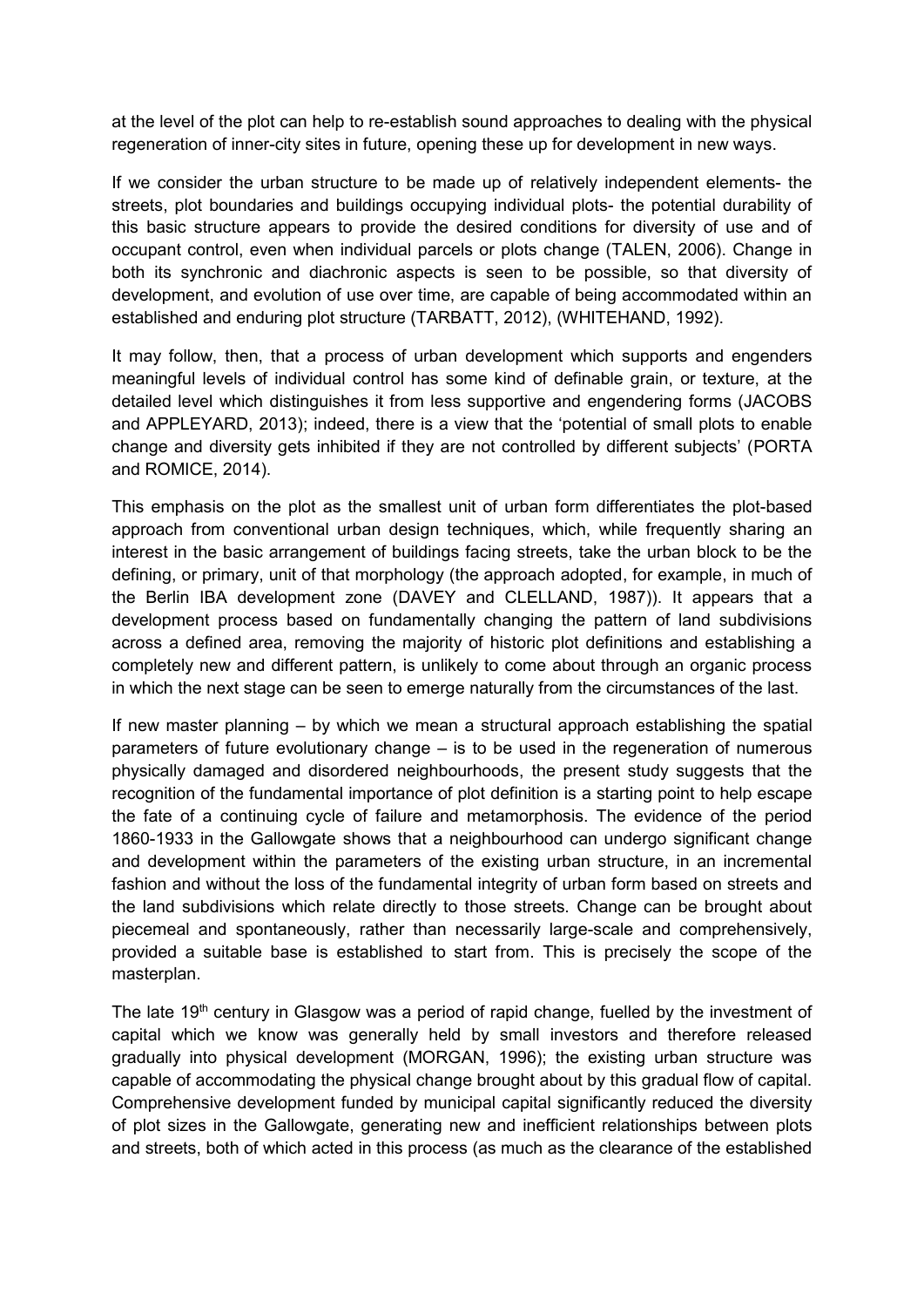diverse range of land ownerships and functions) to remove the existing ability of the urban structure to self-regulate and change incrementally.

This illustrates what has been observed as a trend in municipal involvement in radical urban change in the use of compulsory purchase powers, deliberately as a means of land consolidation, as the 20<sup>th</sup> century progressed. Observing quite the same dynamics of urban change in New York in the late 1950s, Jacobs made the distinction between 'gradual money' and 'cataclysmic money' (JACOBS, 1961). While gradual money was believed to build complexity and diversity, cataclysmic money was unable to do so. More than fifty years later, it is probably time to take her words seriously and work for a new plot-based planning agenda where gradual money is the new normal (again).

Municipal development in Glasgow since the 1960s indicates an over-dependence on largescale planning and the use of compulsory purchase powers to control land and pursue urban development (ROBERTSON, 1998). Indeed the use of compulsory powers in this way, backed by large controlling municipal capital as a means of land consolidation for redevelopment, has been a general trend in the latter half of the 20<sup>th</sup> century (WHITEHAND, 2001). Even the Urban Task Force of the late 1990s chaired by Lord Rogers, proposed a development approach based on priority areas with reduced bureaucracy and weakened protection for existing ownership rights (URBAN TASK FORCE, 1999). Neighbourhood renewal has indeed often been seen as a process dependent on centralisation of the control of land (COCHRANE, 2007). While central co-ordination may be a necessity, the role for the authority needs to be realigned to the establishment of a suitable framework (both spatial and regulatory), followed by its strategic withdrawal. This balancing of master planning by a central authority with open structure and small-scale opportunity has been characterised as 'top-down meets bottom-up' (CAMPBELL, 2010), a fundamental feature of complex adaptive systems in nature and society (GUNDERSON and HOLLING, 2002).

# **Conclusion**

We argue here for a new approach to the planning of development in inner-city regeneration areas like the Gallowgate, which might set out by establishing a sound foundation and suitably strong underlying structure of streets, infrastructure and land subdivisions (rather than buildings, necessarily) to provide for a virtuous cycle of gradual investment, capable of meeting changing human needs over time in a flexible and responsive manner. Such an approach might also, because of its capacity to reduce development risk, be supported by private sector investors (ADAMS and TIESDELL, 2013).

It has been suggested that the UK has historically had a particular problem with such an approach, partly because of a recent tendency towards non-intervention by public bodies directly in planning processes (LARKHAM, 2006), understandable perhaps given the manifold failures of the decades after 1945. This is in contrast to the view in other countries in which the role of the public sector in planning for, and directing, private sector input is better grasped (e.g. the use of the 'B-Plan' in the German planning system (STILLE, n.d.)).

What must be countenanced by the public sector, if it is to take on an effective master planning role, is a process that allows ownership and control of individual pieces of land to become as diverse and broad as possible, in order, primarily, to break the cycle of 'cataclysmic' intervention. This diversification might be assisted by a return to something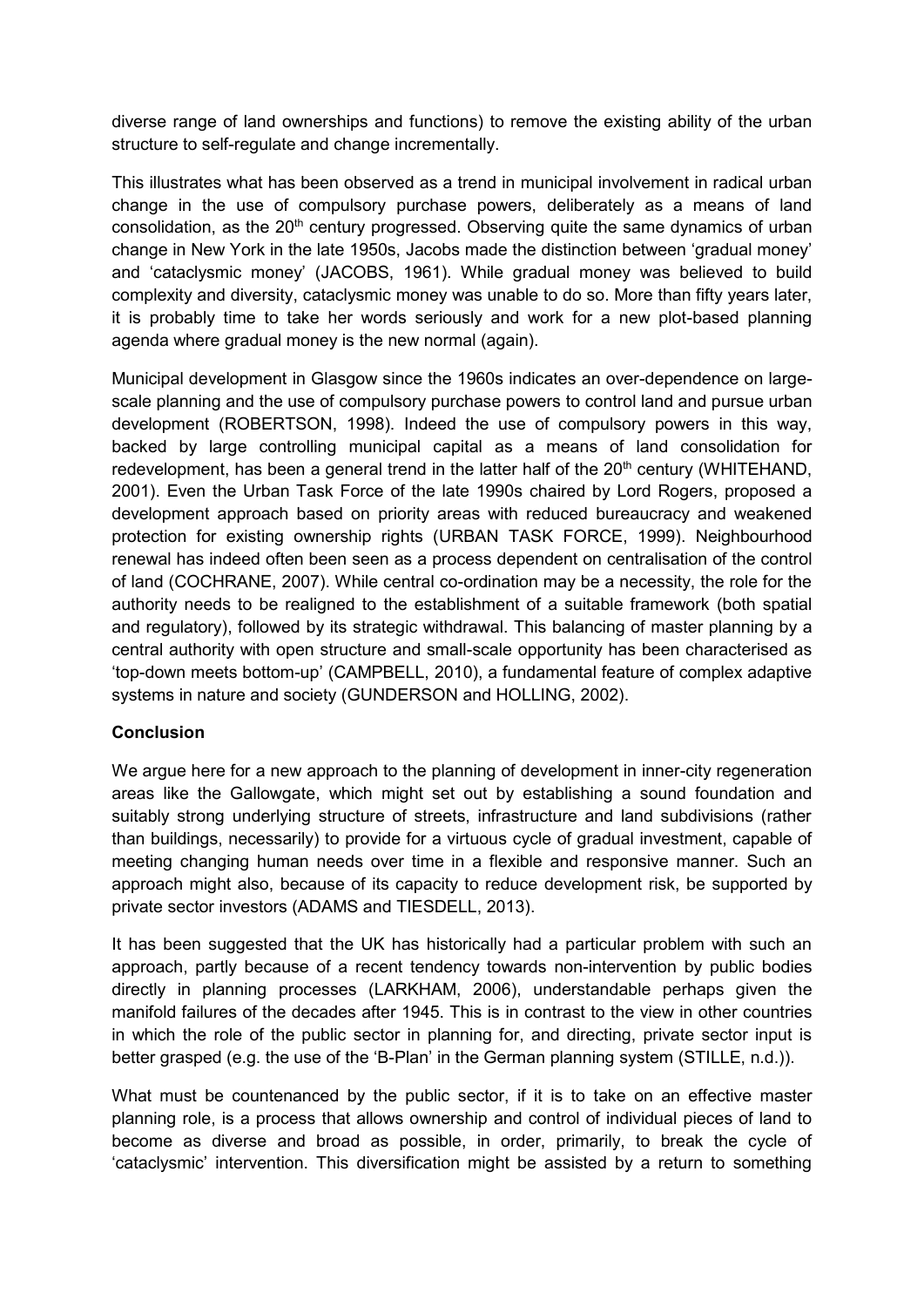resembling the breadth and diversity of plot distribution (but not the built form) seen in the 1895 plan of Gallowgate, achieved through careful master planning that carries with it an awareness of the fundamental importance of plots as the building-blocks of the urban environment. Land subdivision must be decided before ownership.

This requires a fresh look at development processes, offering a better opportunity for low risk development, and an incremental approach which effectively de-risks the process on innercity sites, making them as attractive an opportunity for private sector interests as the green field urban periphery, but also accessible to a range of interests including the small-scale and individual developer, and a range of delivery methods including self-managed and selfbuild housing. By offering access to a supply of land ready for development, with the infrastructure in place and the roads network forming (or reinforcing) the structure of the neighbourhood already established, the authority can provide a real opportunity for middleincome households, able to raise mortgage finance, to fund new housing in the form they wish to have it and at the pace of development they wish to follow; the demand for such a break with conventional housing processes appears established, even necessary (PARVIN, et al 2011).

In taking responsibility for infrastructure and observing a critical separation between urban structure and the buildings which populate it, the authority can at the same time as supporting self-managed housing processes, ensure that new development meets the functional planning standards required, and that the roads network and other infrastructure within which plots are delineated is supportive of this approach, being hierarchical, interconnected, and with good connections to the existing street context outside the regeneration area.

Glasgow City Council has recently indicated its interest in accelerating housing production in the city by progressing from an over-dependency on conventional private developers, adopting instead an enabling role, in which its activities will include 'pump-priming sites for development, investing in up-front infrastructure and land remediation, taking new and innovative approaches to ensure flexibility and shared risk between partners'; this is intended to 'increase the range of housing options on offer including self-build and custombuild plots' (GCC, 2015a). While detailed strategy remains to be formed, it is however signalling a clear return to the incremental form of development harnessing the benign force of gradual money, and the small scale, fine-grained and diverse development it can support.

The challenge becomes one of developing, from a morphological approach to the analysis of urban change processes, a set of principles of plot formation on which to base detailed urban design guidance for future development; design guidance that is "performative" rather than "prescriptive" in its approach (MARCUS, 1985), emphasising the primacy of plot characteristics and underlying structure rather than buildings, and therefore capable of both establishing formal constraints, and enabling the orderly passing over of development initiatives to the lowest appropriate level of control.

Guidance in the form of design codes might, indeed, go beyond the governance of the initial formation stages and, taking a cue from this study of the Gallowgate, set out principles that future subdivision and amalgamation of plot form should follow, to support an urban structure capable of adaptive response to changing demands over time, rather than one condemned by its own rigidity to cataclysmic change.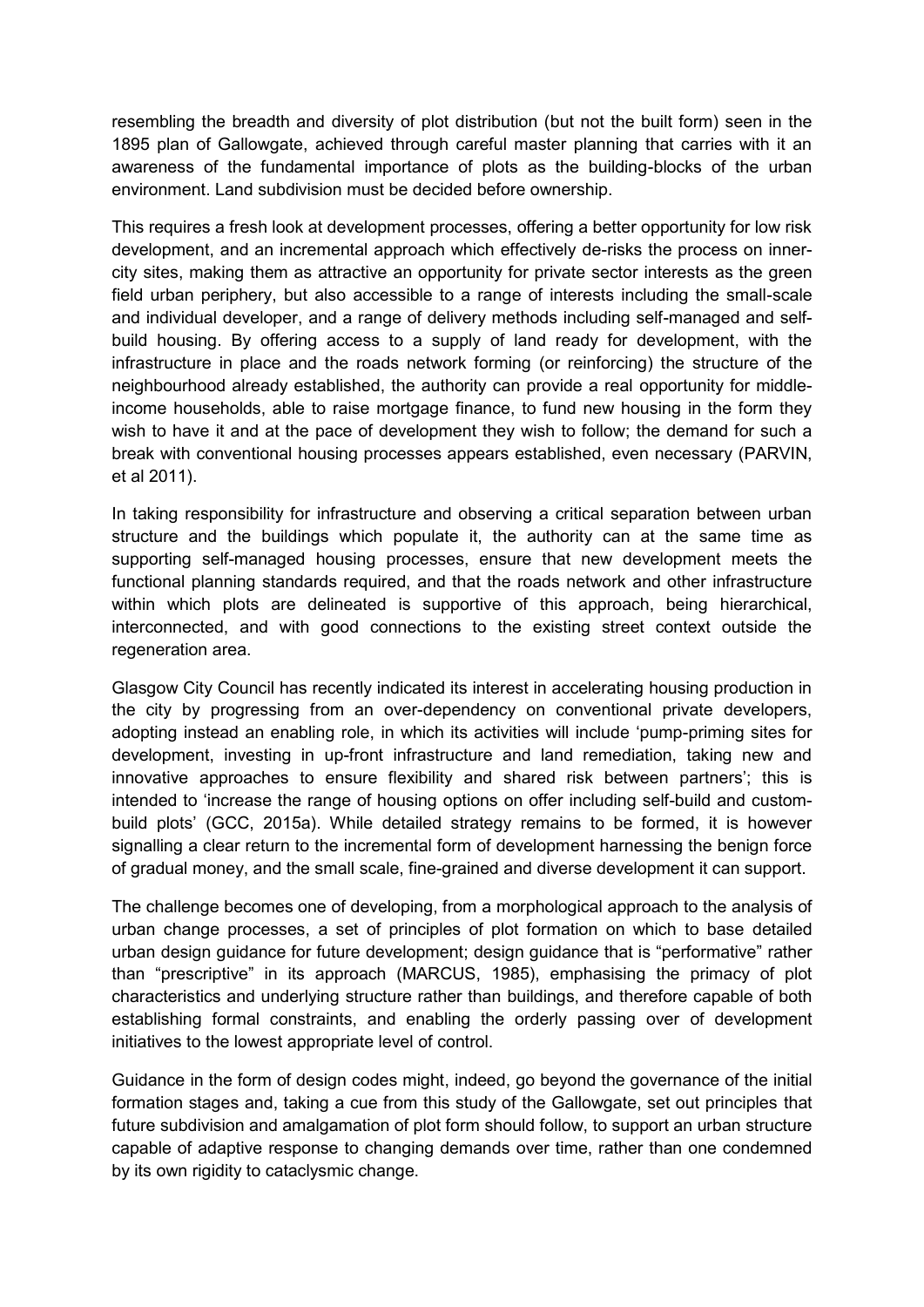### **Notes**

[1] While noting that morphological analysis must be placed within a context of social and economic factors in order to get the whole story of urban form and change (Conzen, MRG, 1960), the method of physical definition and description of plots is of more immediate interest, given the intention to move towards a prescriptive approach to development based on physically-defined plot structure.

[2] We are indebted to the work of Jacob Dibble of UDSU for clarifying these terms.

[3] 29 Comprehensive Development Areas were declared in Glasgow by 1959. Few progressed significantly beyond the clearance of existing urban fabric.

### References

ADAMS, D, and TIESDELL, S. 2013. *Shaping Places: Urban Planning, Design and Development.* Abingdon: Routledge

AKBAR, J. 1988. *Crisis in the built Environment: The Case of the Muslim City.* Singapore: Mimar

CAMPBELL, K. 2010. *Briefing: Making Massive Small Change.* Proceedings of the ICE (Urban Design and Planning 163)

CHECKLAND, SG. 1981. *The Upas Tree: Glasgow 1875-1975; And After: 1975-1980 (2nd Edn).* Glasgow: Glasgow University Press

COCHRANE, A. 2007. *Understanding Urban Policy: A Critical Approach.* Oxford: Blackwell

CONZEN, MP. 1990. *Town Plan Analysis in an American Setting: Cadastral Processes in Boston and Omaha, 1630 -1930.* in Slater, TR (ed.) 1990

CONZEN, MRG. 1960. *Alnwick, Northumberland: A Study in Town-Plan Analysis.* London: Geo Philip

CONZEN, MRG ed. CONZEN, MP. 2004. *The Urban Morphology of Central Newcastle.* in *Thinking about Urban Form: Papers on Urban Morphology 1932-1998.* Bern: Peter Lang

DAVEY, P and CLELLAND, D. 1987. *Berlin: Origins to IBA.* Architectural Review, v181 no.1082

GIBB, K, MACKAY, D, MEEN, G. 2000. *Citywide Need and Demand: The Demand for Social Rented Housing in Glasgow -Draft Final Report to Glasgow City Council and Scottish Homes.* Glasgow: University of Glasgow

GLASGOW CITY COUNCIL. 2010. *City Plan 2.* Glasgow: GCC

GLASGOW CITY COUNCIL. 2013. *Glasgow City Council Housing Land Audit 2012.* Glasgow: GCC

GLASGOW CITY COUNCIL. 2015a. *Glasgow's Housing Strategy: Residential Development Report*. Glasgow: GCC downloaded from [www.glasgow.gov.uk/en/Business/Housing,](http://www.glasgow.gov.uk/en/Business/Housing) 11 August 2015

GLASGOW CITY COUNCIL. 2015b. *Evidence provided to the hearing on the proposed Local Development Plan.* 28 October 2015 (unpublished)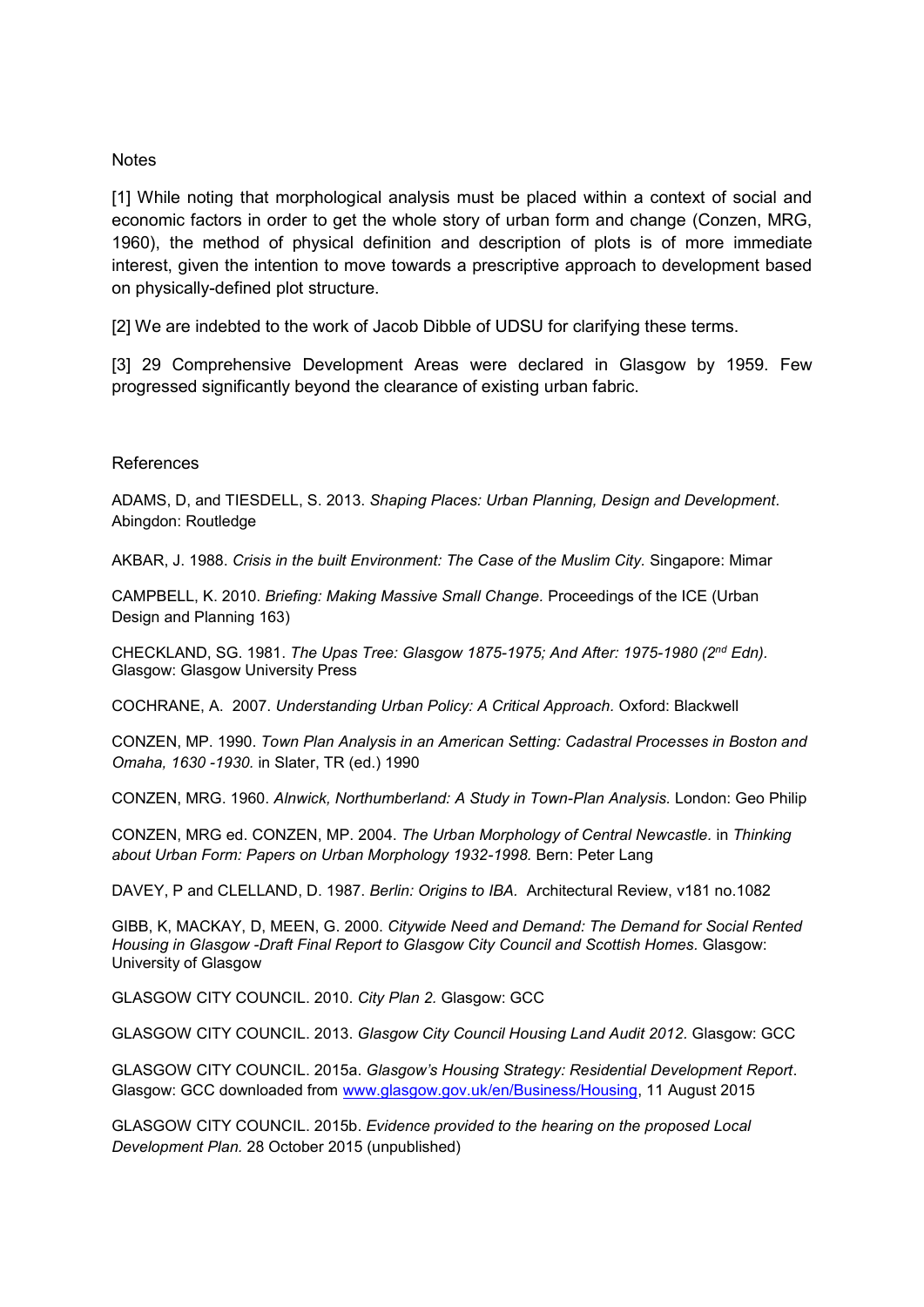GLASGOW AND THE CLYDE VALLEY STRATEGIC DEVELOPMENT PLANNING AUTHORITY. 2012. *Glasgow and the Clyde Valley Strategic Development Plan.* downloaded from [www.gcvsdpa.gov.uk/sdp/](http://www.gcvsdpa.gov.uk/sdp/) October 2014

GUNDERSON, L. H. and HOLLING, C. S. (eds.) 2002. *Panarchy: understanding transformations in human and natural systems.* Washington D.C.: Island press.

HABRAKEN, NJ and TEICHER, J (ed.). 2000. *The Structure of the Ordinary: Form and Control in the Built Environment.* London: MIT Press

JACOBS, AB and APPLEYARD, D. 2013. *Towards an Urban Design Manifesto.* in *The Urban Design Reader (2nd Edition)* ed. Larice, M and Macdonald, E. Abingdon: Routledge

JACOBS, J. 1961 (1965). *The Death and Life of Great American Cities: The Failure of Town Planning.* Harmondsworth: Penguin

KEATING, M. 1988. *The City that Refused to Die.* Aberdeen: Aberdeen University Press

LARKHAM, PJ. 2006. *The study of urban form in Great Britain.* Urban Morphology 10(2)

MARCUS, C. C. 1985. *Design guidelines: A bridge between research and decision-making*. Center for Environmental Design Research, University of California.

MARKUS, TH. 1993. *Comprehensive Development and Housing* in Reed, P.1993.

MCKEAN, C. 1993. *Between the Wars* in Reed, P. 1993

MORGAN, NJ. 1996. *Building the City* in Fraser, WH and Maver, I (eds.) *Glasgow: Volume II, 1830 to 1912.* Manchester: Manchester University Press

PACIONE, M. 1991. *Development pressure and the production of the built environment in the urban fringe.* Scottish Geographical Magazine, 107:3, 162-169 Published online 27 Feb 2008 DOI: 10.1080/00369229118736825

PACIONE, M. 1995. *Glasgow: The Socio-Spatial Development of the City.* Chichester: Wiley

PARVIN, A, SAXBY, D, CERULLI, C and SCHNEIDER, T. 2011. *A Right to Build: The Next Mass Housebuilding Industry.* University of Sheffield, accessed at [www.ISSUU.com](http://www.issuu.com/) 1 July 2013

PORTA, S and ROMICE, O. 2014. *Plot-Based Urbanism: Towards Time-Consciousness in Placemaking.* in Mackler, C and Sonne, W (eds.). New Civic Art (Dortmund Lectures on Civic Art), Dortmund: Deutches Institute fur Stadtbaukunst

PORTA, S, DA FONTOURA COSTA, L. MORELLO, E. VIANA, M., STRANO, E. VENERANDI, A and ROMICE, O. 2011. *Plot-Based-Urbanism and Urban Morphometrics: Measuring the Evolution of Blocks, Street Fronts and Plots in Cities.* Working Papers of the Urban Design Studies Unit at University of Strathclyde, Glasgow

REED, P. 1993. *Glasgow: The Forming of the City.* Edinburgh: Edinburgh University Press

ROBERTSON, D. 1998. *Pulling in Opposite Directions: The Failure of Post-War Planning to Regenerate Glasgow.* Planning Perspectives, 13

RYAN, BD. 2006. *Morphological change through residential redevelopment: Detroit, 1951-2000.* Urban Morphology, 10(1)

SAMUELS, I. 1990. *Architectural Practice and Urban Morphology.* in Slater, TR (ed.) 1990

SCOTTISH GOVERNMENT. 2011. *Achieving a Sustainable Future: Regeneration Strategy*. Edinburgh: Scottish Government